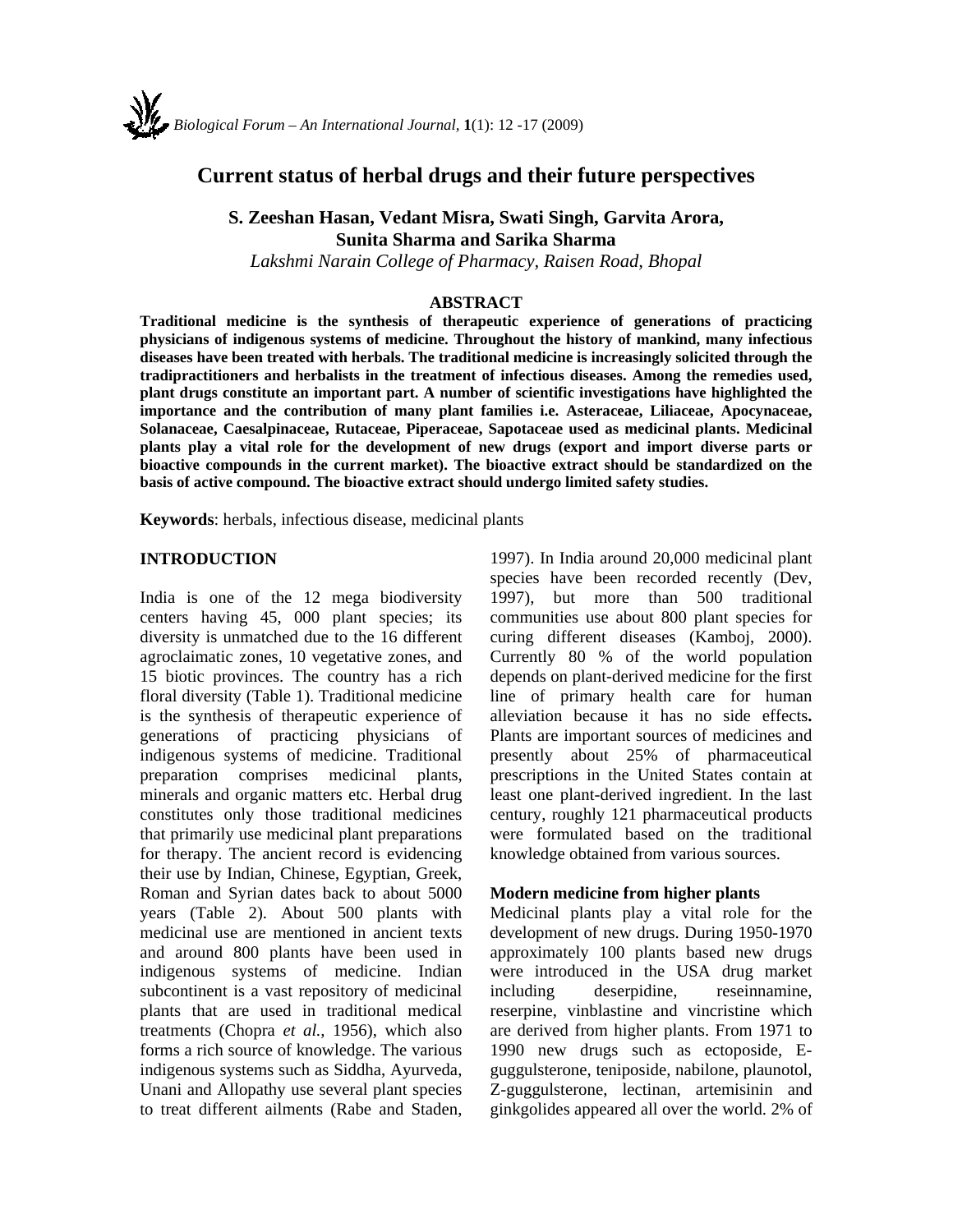drugs were introduced from 1991 to 1995 including paciltaxel, toptecan, gomishin, irinotecan etc. Plant based drugs provide outstanding contribution to modern therapeutics; for example: serpentine isolated from the root of Indian plant *Rauwolfia serpentina* in 1953, was a revolutionary event in the treatment of hypertension and lowering of blood pressure. Vinblastine isolated from the *Catharanthus rosesus* (Farnsworth and Blowster, 1967) is used for the treatment of Hodgkins, choriocarcinoma, non-hodgkins lymphomas, leukemia in children, testicular and neck cancer. Vincristine is recommended for acute lymphocytic leukemia in childhood advanced stages of hodgkins, lymophosarcoma, small cell lung, cervical and breast cancer. (Farnsworth and Bingel, 1977). Phophyllotoxin is a constituent of *Phodophyllum emodi* currently used against testicular, small cell lung cancer and lymphomas. Indian indigenous tree of *Nothapodytes nimmoniana* (*Mappia foetida)*  are mostly used in Japan for the treatment of cervical cancer (Table 3). Plant derived drugs are used to cure mental illness, skin diseases, tuberculosis, diabetes, jaundice, hypertension and cancer. Medicinal plants play an important role in the development of potent therapeutic agents. Plant derived drugs came into use in the modern medicine through the uses of plant material as indigenous cure in folklore or traditional systems of medicine. More than 64 plants have been found to possess significant antibacterial properties; and more than 24 plants have been found to possess antidiabetic properties, antimicrobial studies of plants (Perumal Samy and Ignacimuthu, 1998), plant for antiodotes activity - *Daboia russellii* and *Naja kaouthia* venom neutralization by lupeol acetate isolated from the root extract of Indian sarsaparilla *Hemidesmus indicus* R.Br (Chatterjee, *et al*., 2006). Which effectively neutralized *Daboia russellii* venom induced pathophysiological changes (Alam *et al*., 1994). The present investigation explores the isolation and purification of another active compound from the methanolic root extract of *Hemidesmus indicus*, which was responsible for snake venom neutralization. Antagonism of both viper and cobra venom and antiserum action potentiation, antioxidant property of the active compound was studied in experimental animals. Recently, (Chatterjee *et al*., 2004) from this laboratory reported that an active compound from the *Strychnus nux vomica*  seed extract, inhibited viper venom induced lipid peroxidation in experimental animals. The mechanism of action of the plant derived micro molecules induced venom neutralization need further attention, for the development of plant-derived therapeutic antagonist against snakebite for the community in need. However, the toxicity of plants has known for a long period of time, and the history of these toxic plants side by side with medicinal ones are very old and popular worldwide, they considered the major natural source of folk medication and toxication even after arising of recent chemical synthesis of the active constituents contained by these plants (Adailkan and Gauthaman, 2001; Heinrich, 2000; Pfister *et al*., 2002).

Teniposide and etoposide isolated from *Podophyllum* species are used for testicular and lung cancer. Taxol isolated from *Taxus brevifolius* is used for the treatment of metastatic ovarian cancer and lung cancer. The above drugs came into use through the screening study of medicinal plants because they showed fewer side effects, were cost effective and possessed better compatibility.

## **Market potential of phytomedicine**

The estimation of total phytomedicine sale reported in country wise European Union was about US\$ 6 billion in 1991 and \$ 4 billion in 1996, of which almost half were sold in Germany \$ 3 billion, in France \$ 1.6 billion, in Italy \$ 0.6 billion and in Japan \$ 1.5 billion. The present global market is said to be US 250 billion (Brower *et al.,* 1998). In India the sale of total herbal products is estimated at \$ 1 billion and the export of herbal crude extract is about \$ 80 million, of which 50% is contributed by Ayurvedic classical preparations. Plant derived drugs are important in Germany and Russia. Particularly, herbal drugs are imported by several countries for their usage of traditional medicinal preparation from various parts of the country. Some of the important Indian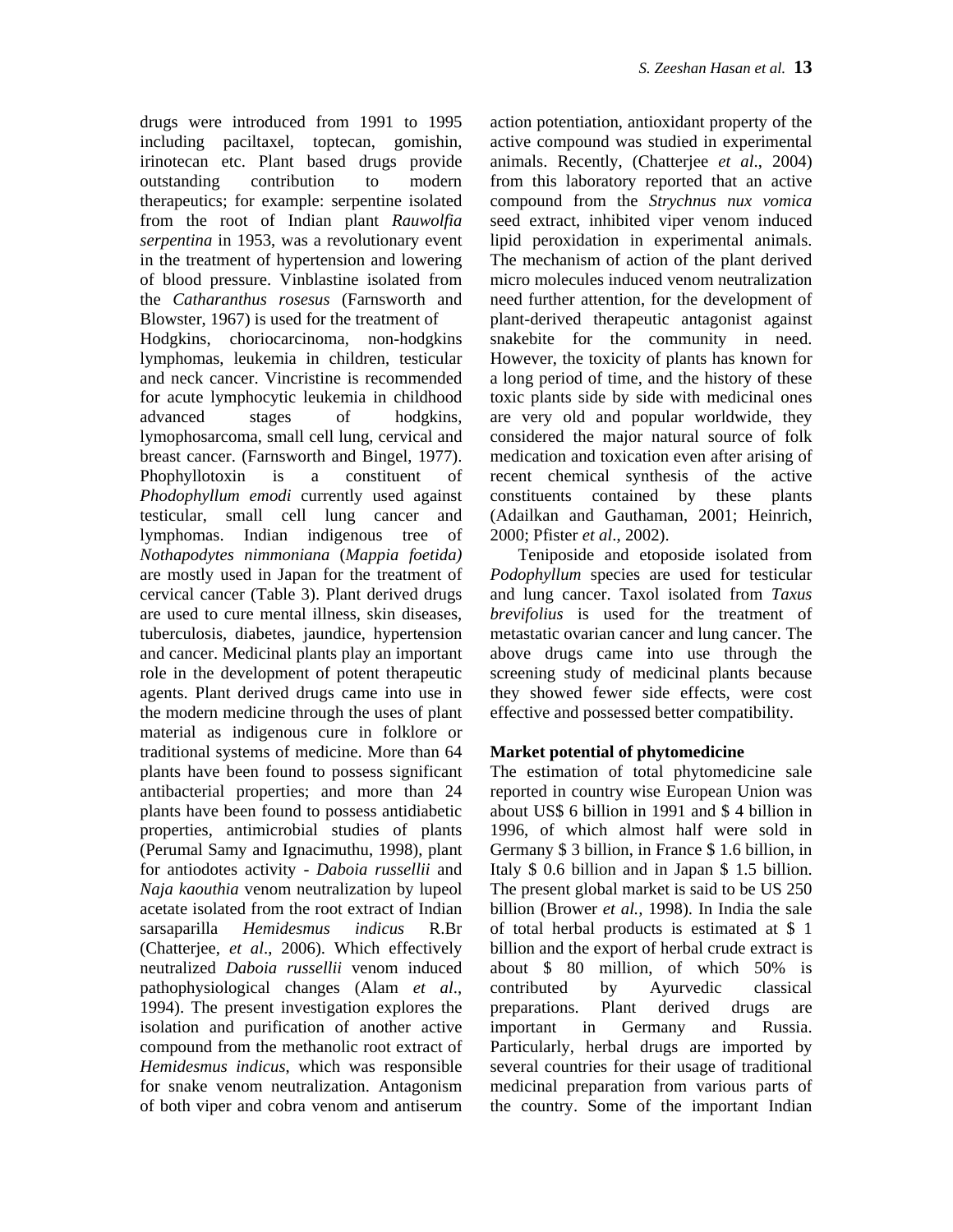medicinal plants exported to various countries are reported (Table 4.).

#### **Role of World Health Organization (WHO) in phytomedicine medicine**

In 1991 WHO developed guidelines for the assessment of herbal medicine, and the 6th International Conference of Drug Regulatory Authorities held at Ottawa in the same year ratified the same. The salient features of WHO guidelines are: 1). **Quality assessment:** Crude plant materials or extract plant preparation and finished product. 2). **Stability:** Shelf life. 3). **Safety assessment:** Documentation of safety based on experience and toxicological studies. 4). **Assessment of efficacy:** Documented evidence of traditional use and activity determination (Animals and human).

### **Standardization of phytomedicine**

In the traditional system of medicine, the drugs are primarily dispensed as aqueous or ethanol extract. Fresh plant juice or crude extract are a rarity rather than a rule. The medicinal plants should be authentic and free from harmful materials like pesticides, heavy metals, and microbial and radioactive contamination. The medicinal plant should be single solvent extraction once or repeatedly or aqueous extract or as described in the ancient texts. The extract should be then checked for biological activity in experimental animal models. The bioactive extract should be standardized on the basis of active compound (Table 5). The bioactive extract should undergo limited safety studies.

### **New sources of tribal medicine for future investigation**

Tribal healers in most of the countries, where ethnomedical treatment is frequently used to treat cut wounds, skin infection, swelling, aging, mental illness, cancer, asthma, diabetes, jaundice, scabies, eczema, venereal diseases, snakebite and gastric ulcer, provide instructions to local people as how to prepare medicine from herbal (Puspangadan and Atal, 1984; Perumal Samy and Ignacimuthu, 1998). They keep no records and the information is mainly passed on verbally from generation to generation (Dhar *et al.,* 1968; Sofowara,

1982). World Health Organization (WHO) has shown great interest in documenting the use of medicinal plants used by tribals from different parts of the world (Kaido *et al.,* 1987; WHA, 1977). Many developing countries have intensified their efforts in documenting the ethnomedical data on medicinal plants. Research to find out scientific evidence for claims by tribal healers on Indian herbs has been intensified. Once these local ethnomedical preparations are scientifically evaluated and disseminated properly, people will be better informed regarding efficacious drug treatment and improved health status (Manandhar, 1987).

### **CONCLUSIONS**

Determining the biological (activity) properties of plants used in traditional medicine is helpful to the rural communities and informal settlements. Several authors are currently being undertaken to isolate the active compound(s) by bioassay-guided fractionation from the species that showed high biological activity during screening. Therefore, these scientific investigations may be utilized to develop drugs for these diseases. Further research is deserved to isolate the compounds responsible for the observed biological activity.

#### **REFERENCES**

- Adailkan, P.G. and Gauthaman, K., 2001. History of herbal medicines with an insight on the pharmacological properties of *Tribulus terrestris*. *The Aging Male*, **4**: 163–169.
- Alam, M.I., Auddy, B. and Gomes, A., 1994. Isolation and partial characterization of viper venom inhibiting factor from the root extract of the Indian medicinal plant sarsaparilla (*Hemidesmus indicus* R.Br.). *Toxicon,* **32**: 1551–1557.
- Chatterjee, I., Chakravarty, A.K. and Gomesa, A. 2006. *Daboia russellii* and *Naja kaouthia*  venom neutralization by lupeol acetate isolated from the root extract of Indian sarsaparilla *Hemidesmus indicus* R.Br . *Journal of Ethnopharmacology*, **106**(1): 38-43.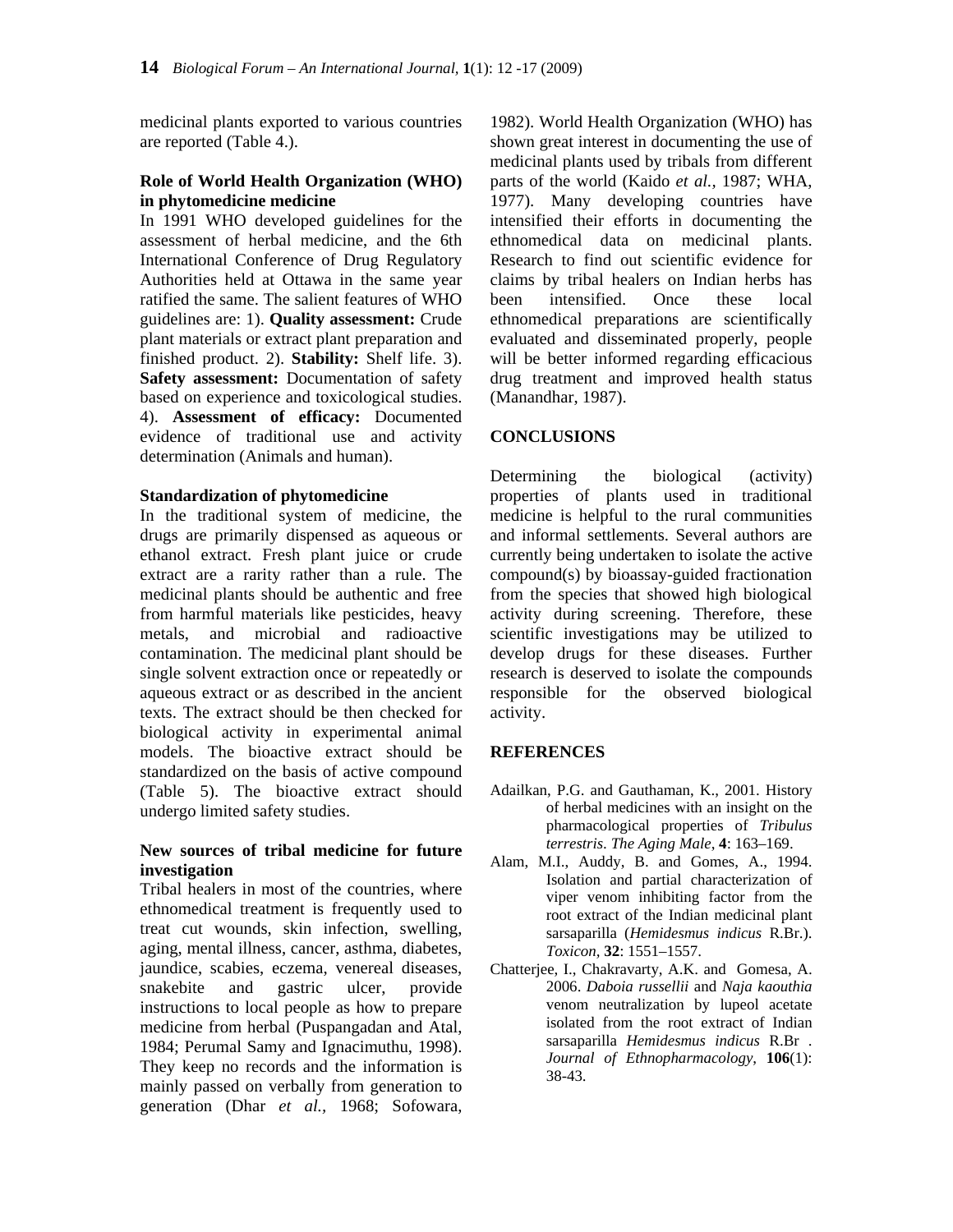- Chatterjee, I., Chakravarty, A.K. and Gomes, A. 2004. Antisnake venom activity of ethanolic seed extract of *Stychnos nux vomica* Linn. *Indian Journal of Experimental Biology*, **42**: 468–475.
- Chopra, R.N., Nayar, S.L. and Chopra, I.C. 1956. In Glossary of Indian medicinal plants, Vol. I. *Council of Scientific and Industrial Research*, *New Delhi*, pp. 197.
- Dev, S. 1997. Ethnotherapeutic and modern drug development: The potential of Ayurveda. *Cur. Sci.,* **73** (11): 909-928.
- Dhar, M.L., Dhar, M.M., Dhawan, B.N., Mehrotra, B.N. and Ray, C.1968. Screening of Indian plants for biological activity: Part I. *Indian J. Exp. Biol*., **7**: 232-247.
- Farnsworth, N.R. and Bingel, A.S. 1977. *Problems and prospects of discovery new drugs from higher plants by pharmacological screening*. In: H.Wagner and P.Wolff (eds.), New Natural products and plant drugs with pharmacological, biological and therapeutical activity, Springer Verlag, Berlin pp. 1-22.
- Farnsworth, N.R., Blowster, R.N., Darmratoski, D., Meer, W.A. and Cammarato, L.V. 1967. Studies on *Catharanthus* alkaloids IV Evaluation by means of TLC and ceric ammonium sulphate spray reagent, *Lloydia,* **27**: 302-314.
- Heinrich, M. 2000. Plant resources of south-east Asia medicinal and poisonous plants 1. *Phytochemistry*. **53**: 619–620.
- Kaido, T.L., Veale, D.J.H., Havlik, I. and Rama, D.B.K. 1987. Preliminary screening of

plants used in South Africa as traditional herbal remedies during pregnancy and labour. *J. Ethnopharmacol,* **55**: 185-191.

- Kamboj, V.P. 2000. Herbal medicine. *Cur. Sc.,*  **78**(1): 35-39.
- Manandhar, N.P. 1987. Traditional medicinal plants used by tribals of Lamjung District, Nepal. *Int. J. Crude Drug Res.,* **25**(4): 236-240.
- Perumal, S.R. and Ignacimuthu, S. 1998. Screening of 34 Indian medicinal plants for antibacterial properties. *J. Ethnopharmacol.,* **62**: 173-182.
- Pfister, J.A., Ralphs, M.H., Gardner, D.R., Stegeleier, B.L., Manners, G.D. and Panter, K.E. 2002. Management of three toxic Delphinium species based on alkaloid concentrations. *Biochemical Systematics and Ecology*, **30**: 129–138.
- Puspangadan, P. and Atal, C.K. 1984. Ethnomedico-botanical investigation in Kerala I. Some primitive tribals of Western Ghats and their herbal medicine. *J. Ethnopharmacol,* 11: 59-77.
- Rabe, T. and Staden, J.V. 1997. Antibacterial activity of South African plants used for medicinal purposes. *J. Ethnopharmacol,*  **56**: 81-87.
- Sofowora, A. 1982. *Medicinal Plants and Traditional Medicine in Africa*. Wiley and Sons, Chichester pp. 75-76.
- World Health Assembly, Resolution. 1977. WHA. 30: 49.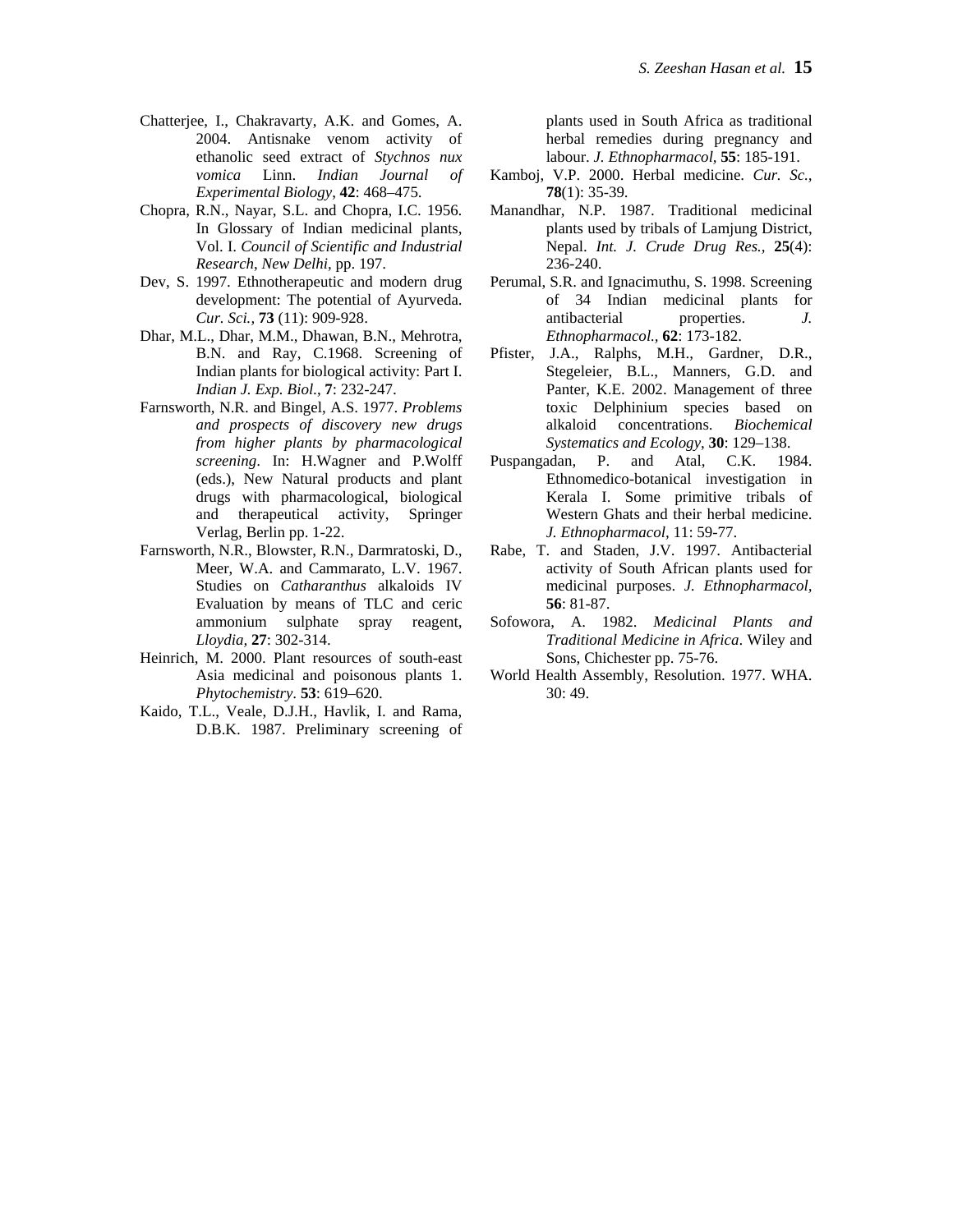# Table 1. Floral diversity in India

| <b>Species</b>    | <b>Numbers</b>    |
|-------------------|-------------------|
| Flowering plants  | $15,000 - 18,000$ |
| Fungi             | 23,000            |
| Algae             | 25,000            |
| Lichens           | 1,600             |
| <b>Bryophytes</b> | 1,800             |
| Microorganisms    | 30 million        |

Table 2. Plant derived Ethnotherapeutics and Traditional modern medicine

| S.No. | Drug                      | <b>Action</b>                                                                                                                                                    |  |
|-------|---------------------------|------------------------------------------------------------------------------------------------------------------------------------------------------------------|--|
| 1.    | Codeine, Morphine         | Opium the latex of <i>Papaver somniferum</i> used by ancient<br>Sumerians. Egyptians and Greeks for the treatment of headaches,<br>arthritis and inducing sleep. |  |
| 2.    | Atropine,<br>Hyascyamine. | Important drugs in Babylonium folklore                                                                                                                           |  |
| 3.    | Ephedrine                 | Crude drug (astringent yellow) derived from Ephedra sinica had<br>been used by Chinese for respiratory ailments since 2700 BC.                                   |  |
| 4.    | Quinine                   | Cinchona spp were used by Peruvian Indians for the treatment of<br>fevers                                                                                        |  |
| 5.    | Emetine                   | Brazilian Indians and several others South American tribes used<br>root and rhizomes of <i>Cephaelis</i> spp to induce vomiting and cure<br>dysentery            |  |
| 6.    | Colchicine                | Use of Colchicum in the treatment of gout has been known in<br>Europe since 78 AD.                                                                               |  |
| 7.    | Digoxin                   | Digitalis leaves were being used in heart therapy in Europe during<br>the 18th century.                                                                          |  |

Table 3. Some of the important medicinal plants used for major modern drugs for cancer

| <b>Plant name/family</b>                    | <b>Drugs</b>                               | <b>Treatment</b>                                            |  |
|---------------------------------------------|--------------------------------------------|-------------------------------------------------------------|--|
| Cathranthus rosesus L.<br>(Apocynaceae)     | Vinblastine and Vincristine                | Hodgkin's, Lymphosarcomas<br>and children leukemia          |  |
| Podophyllum emodi Wall.<br>(Beriberidaceae) | Podophyllotaxin,                           | Testicular cancer, small cell<br>lung cancer and lymphomas. |  |
| Taxus brevifolius (Taxaceae)                | Paciltaxel, Taxotere                       | Ovarian cancer, lung cancer<br>and malignant melanoma       |  |
| Mappia foetida Miers.                       | Comptothecin, lrenoteccan<br>and Topotecan | Lung, ovarian and cervical<br>cancer.                       |  |
| Comptotheca acuminata                       | Quinoline and Comptothecin<br>alkaloids    | for the treatment of cervical<br>cancer                     |  |
| Juniperus communis L.<br>(Cupressaceae)     | Teniposide and Etoposie                    | Lung cancer                                                 |  |